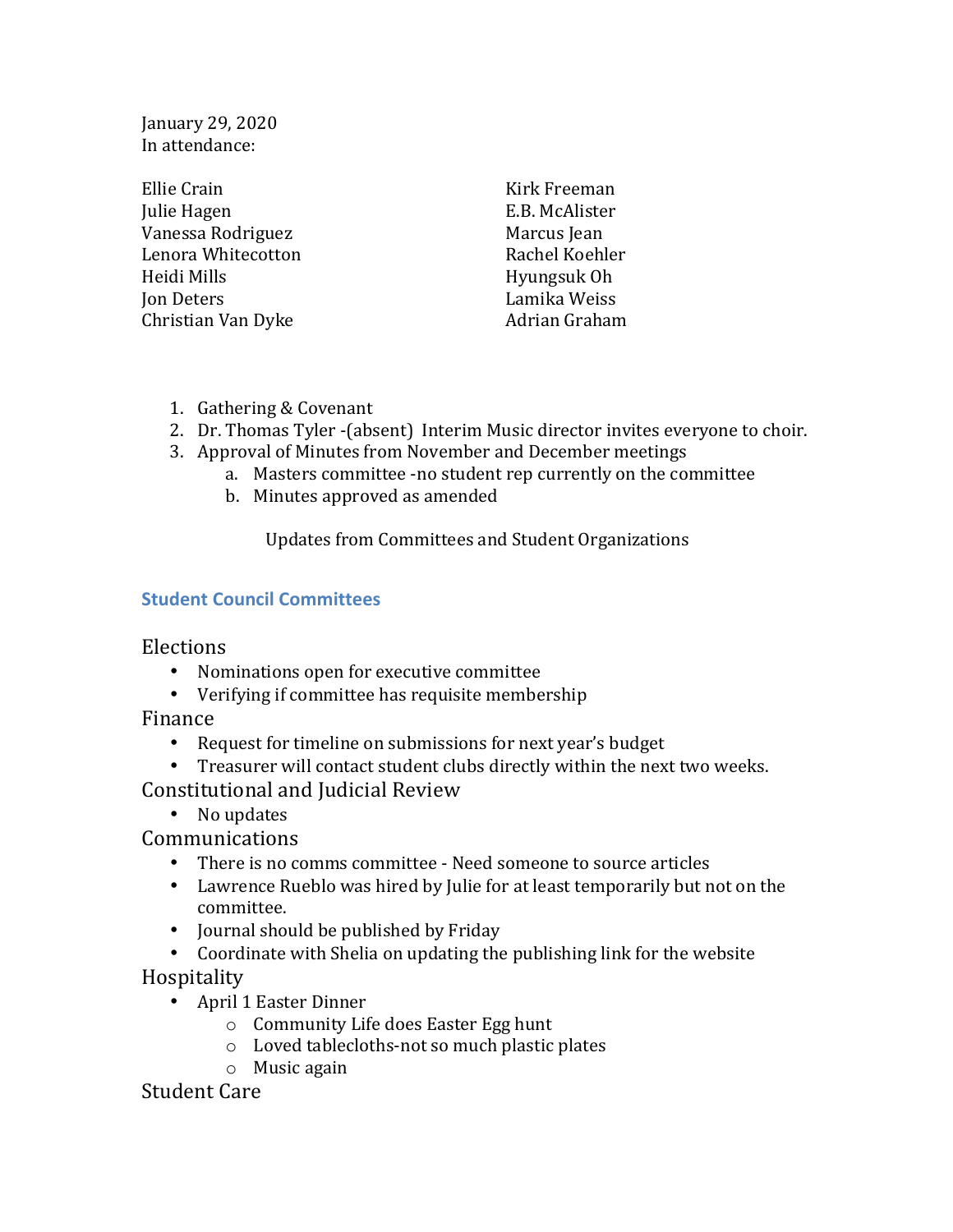• No updates

## **Wesley Committees**

Chapel & Community Life

- No members present
- Diversity Committee
	- Has not been meeting
- Faculty Search
	- Not meeting at the moment

Masters

• Met Dec 2- considering proposals for Children and Youth Ministry Cert and Writing Course for students

Contextual Ed

• Not present

Consortium

- Three events coming up.
	- $\circ$  Feb 5 annual Lecture at Catholic University campus
	- o Feb 8 - Pub Trivia CUA at Caldwell Hall 6pm Food Trivia 7pm
	- $\circ$  April 25 Sermon Slam maybe host at Wesley.

## **Student Organizations**

## ABS

- March 11
- Table talks part of Black History Month

GLSA

- Wesleyseminary.edu/GLSA
- Feb 10 Monday 4:30-6:30pm Study tips from upper class mates to help first years. In Bess Jones
- Spanish Hour -
- End of year celebration

KSA

- Feb 6 Welcoming new students pork belly BBQ 4:30-6:30pm
- Feb 20th Bi-weekly meetings testimony from KSA students
- Meetings mostly in Korean but they are considering which meetings to have in English

Of Sacred Worth

• No update

Plumbline

• First General meeting Jan 30 5:15pm Elderdice hall